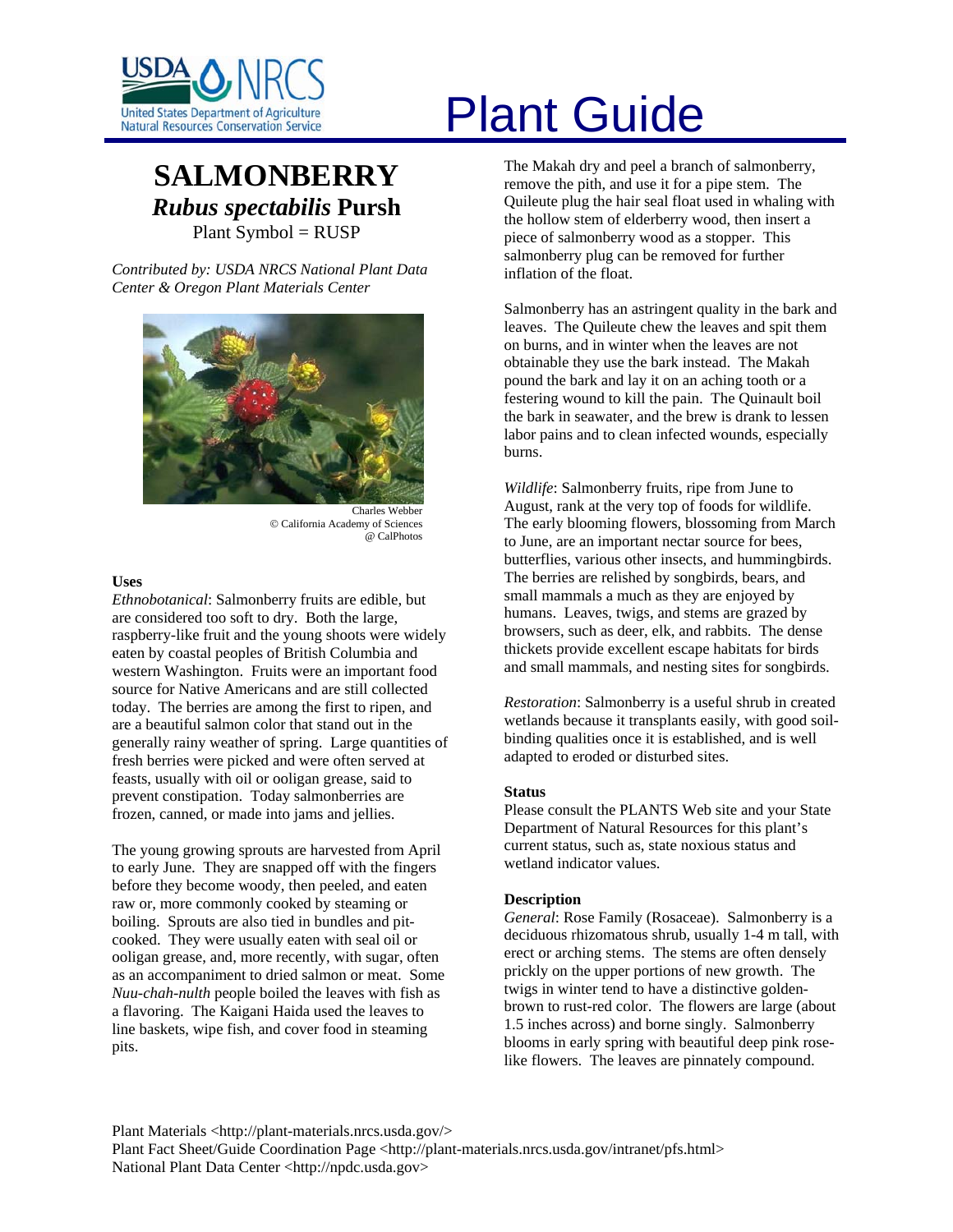The fruits are raspberry-like, round, and yellow to orange to deep red.

#### **Distribution**

For current distribution, please consult the Plant Profile page for this species on the PLANTS Web site. Salmonberry grows in moist places and wetlands, and is especially abundant along streamsides and riparian areas at elevations below 1400 m. It can form dense thickets or grow individually. The range is from Alaska south to northwestern California, from the coast to the Cascades.

## **Establishment**

Salmonberry grows well in full or partial shade. Cultivars are available in the horticultural trade. These shrubs are good for stabilizing or restoring degraded sites, and for slope stabilization and erosion control. Salmonberry shrubs may become invasive one they are established.

*Live Plant Collections*: Salmonberry is easily grown from layering, basal sprouting, rhizomes, root cuttings, and hardwood cuttings. Small offshoots growing from the parent plant under four feet tall are easily transplanted. Branches that touch the ground tend to root, and they can be separated from the parent plant. Pull the rooted tips of larger plants and plant into one-gallon pots.

Hardwood cuttings should be 1-2.5 cm in diameter and 45 cm or more in length with at least three nodes. Rooting invariably occurs at the base of a cutting and at nodes with leaf buds. Store hardwood cuttings over winter in damp sawdust of peat moss; this promotes callusing and prevents desiccation. As with hardwood cuttings of other species, vigorous rooting can be enhanced in *Rubus* species by using a liquid rooting hormone and burying the cuttings in damp wood shavings.

*Seed Collections*: Salmonberry can be grown from fresh seed. Collect the fruits when ripe (they are orange or red). Generally salmonberry fruits ripen from June through August, and can be collected by hand. Extract seeds by macerating in water and floating off the pulp and empty seeds. Seed should be planted in the fall. If seeds are to be stored, they should be dried. Seeds will keep for several years at 5°C. A warm stratification of 20-30°C is necessary for spring-sown seeds, although fall sowing provides best germination. Germination is improved if seeds are scarified with sulfuric acid for 20-60 minutes or with a 1% solution of sodium hyperchlorite for seven days prior to cold stratification. Seeds need 90 days

of cold stratification at 36° - 41°F to break seed dormancy. Sow in ground in drills, cover lightly with soil, and mulch over winter. Seeds per kilogram: 315,255

# **Management**

*Traditional Resource Management*: This includes the following: 1) Occasional burning to stimulate new growth; 2) pruning the branches after picking the berries to stimulate new growth and fruit production the next growing season; and 3) ownership of salmonberry shrubs provides the basis for careful tending and sustainable yield of valued resources. This plant grows very rapidly in moist, shady conditions. If summer drought occurs, the plants should be watered so roots are kept fairly moist.

## **Cultivars, Improved and Selected Materials (and area of origin)**

Available from some native plant nurseries within its range. Contact your local Natural Resources Conservation Service (formerly Soil Conservation Service) office for more information. Look in the phone book under "United States Government." The Natural Resources Conservation Service will be listed under the subheading "Department of Agriculture."

# **References**

Albright, M. 1996. *Greenhouse manager*. USDI, National Park Service, Olympic National Park, Port Angeles, Washington. Personal communication.

Angier, B. 1974. *Field guide to edible wild plants*. Stackpole Books. 256 pp.

Brinkman, K.A. 1974. *Rubus* L. *blackberry, raspberry*. IN: Schopmeyer, C.S. (tech. coord.) 1974. Seeds of the Woody Plants in the United States. USDA, FS, Agric. Handbook 450, Washington, D.C. 883 pp.

Cooke, S.S. 1997. *A field guide to the common wetland plants of Western Washington and Northwestern Oregon*. Seattle Audubon Society and Washington Native Plant Society. 414 pp.

Galloway, B. 1982. *Upper Stollo ethnobotany*. Coqualeetza Education Training Center, Sardis, British Columbia, Canada.

Gunther, E. 1945 rev. 1973. *Ethnobotany of western Washington*. University of Washington Publications in Anthropology, 10(1). University of Washington Press, Seattle, Washington.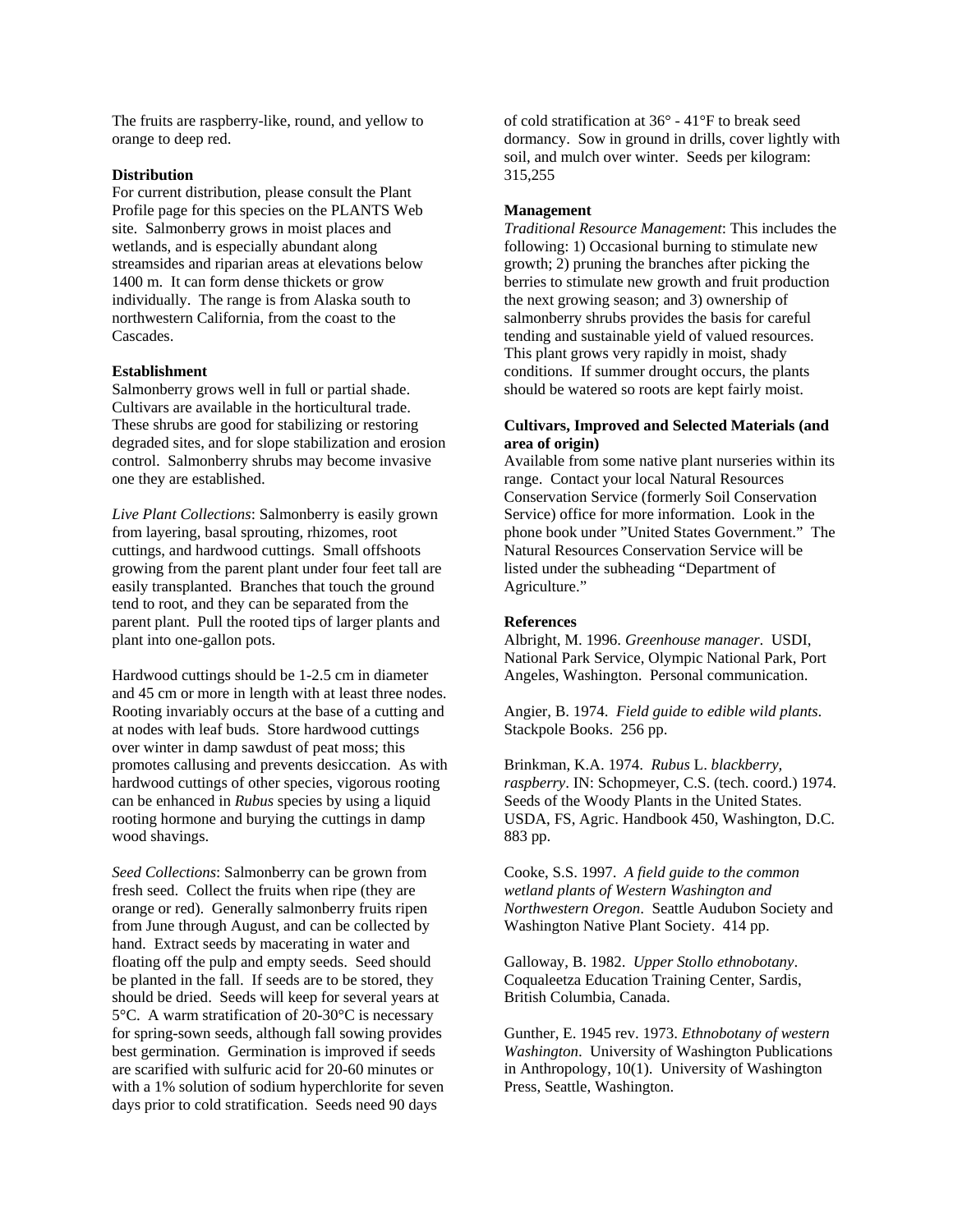Haeussler, S., D. Coates, & J. Mather 1990. *Autecology of common plants in British Columbia: A literature review*. British Columbia Ministry of Forests. FRDA Report 158. 272 pp.

Heller, C.A. 1976. *Wild edible and poisonous plant of Al*aska. Cooperative Extension Service Bulletin F-40, University of Alaska, College, Alaska.

Hickman, J.C. (ed.) 1993. *The Jepson manual. Higher plants of California*. University of California Press. 1399 pp.

Isaacson, R.T. 1993. *Anderson horticultural library's source list of plants and seeds*. Anderson Horticultural Library. University of Minnesota Libraries. Minnesota Landscape Arboretum. 261 pp.

Jacobs, M. & M. Jacobs 1982. *Southeast Alaska native foods*. IN : Hope. A., ed. Raven's Bones, Sitka, Alaska.

Jensen, E.C., D.J. Anderson, J.C. Zasada, & J.C. Tappeiner II 1995. *The reproductive ecology of broad-leaved trees and shrubs: salmonberry, Rubus spectabilis Pursh*. Forest Research Laboratory, Oregon State University, Research Publication 9e. 7 pp.

Kari, P.R. 1987. *Tanaina plantlore*. *Dena'ina K'et'una*. *An ethnobotany of the Dena'ina Indians of south-central Alaska*. USDI, National Park Service, Alaska Region, Anchorage, Alaska.

King County Department of Public Works, Surface Water Management Division 1994. *Northwest native plants, identification and propagation for revegetation and restoration Projects*. King County, Washington.

'Ksan, People of 1980. *Gathering what the great nature provided. Food traditions of the Gitksan*. Douglas & McIntyre, Vancouver and University of Washington Press, Seattle, Washington.

Kunlein, H.V. & N.J. Turner 1991. *Traditional plant foods of Canadian indigenous peoples. Nutrition, botany, and use*. Food and Nutrition in History and Anthropology Volume 8. Gordon and Breach Science Publishers. 632 pp.

Leigh, M. August 1997. *Grow your own native landscape: A guide to identifying, propagating, and landscaping with western Washington native plants*. Environmental Protection Agency, The Washington State Department of Ecology, and Washington State University Cooperative Extension.

Martin, A.C., H.S. Zim, & A.L. Nelson 1951. *American wildlife and plants: A guide to wildlife food habits.* Dover Publications, Inc., New York, New York. 500 pp.

Moore, M. 1979. *Medicinal plants of the mountain west*. Museum of New Mexico Press. 200 pp.

Moser, C.L. 1993. *Native American basketry of southern California*. Riverside Museum Press. 155 pp.

Norton, H.H. 1981. *Plant use in Kaigani Haida culture: correction of an ethnohistorical oversight*. Econ. Botany 35:434-449.

Port Simpson Curriculum Committee 1983. *Port Simpson foods*. The People of Port Simpson and School District No. 52, Prince Rupert, British Columbia, Canada.

Randall, W.R., R.F. Keniston, D.N. Bever, & E.C. Jensen 1994. *Manual of Oregon trees and shrubs*. Oregon State University Bookstore, Corvallis, Oregon. 305 pp..

Rose, R., C.E.C. Chachulski, & D. Haase 1998. *Propagation of Pacific Northwest native plants*. Oregon State University Press, Corvallis, Oregon.

Schopmeyer, C.S. (Tech. Coord.) 1974. *Seeds of woody plants in the United States*. Agriculture Handbook No. 450. USDA, Forest Service, Washington, D.C.

Stevens, M. & R. Vanbianchi 1993. *Restoring wetlands in Washington. A guidebook for wetland restoration, planning and implementation*. Washington State Department of Ecology. Publication #93-17.

Turner, N.J., L.C. Thompson, M.T. Thompson & A.Z. York 1990. *Thompson ethnobotany: Knowledge and usage of plants by the Thompson Indians of British Columbia*. Royal British Columbia Museum Memoirs No. 3, Victoria, British Columbia, Canada.

Turner, N.J., J. Thomas, B.F. Carlson & R.T. Ogilvie 1983. *Ethnobotany of the Nitinaht Indians of Vancouver Island*. B.C. Provincial Museum Occasional Paper No. 24. 165 pp.